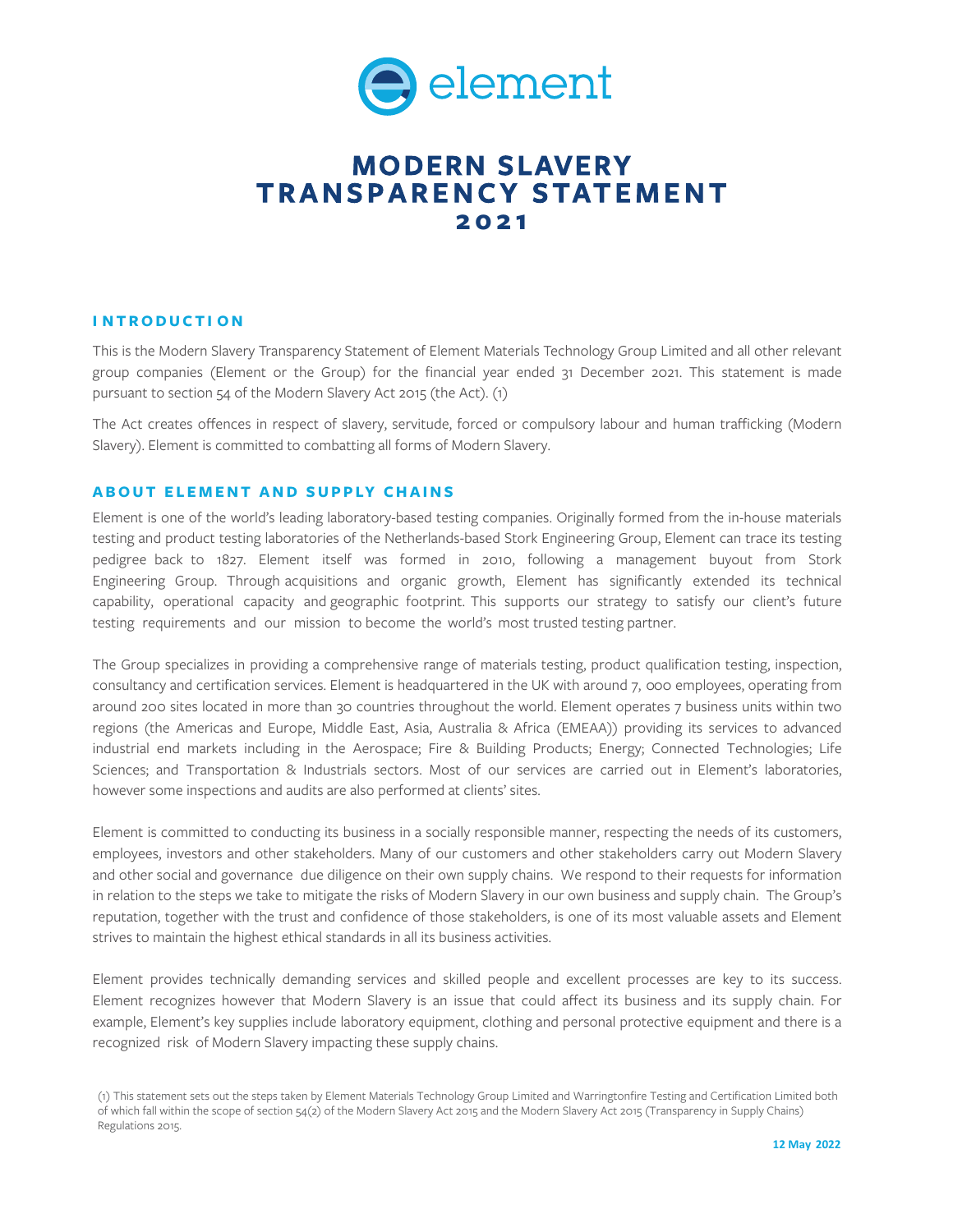

#### **TIC COUNCIL AND ESG RATING**

Our Purpose at Element is "Making tomorrow safer than today". Environmental, Social and Governance (ESG) responsibility are core to how we bring this purpose to life. At Element, we believe that the TIC industry can play a significant, and meaningful, role in leading the way in environmental sustainability, in partnership with customers around the world.

Element is a member of the TIC Council, an international association representing independent testing, inspection and certification companies, and must abide by the TIC Council's Compliance Code. Element is committed to meeting the obligations that are laid down by the TIC Council and our Compliance Programme reflects the requirements of the TIC Council Compliance Code, including one of the core principles on fair labour. Element has a Compliance Committee with responsibility for oversight of compliance matters including in relation to Modern Slavery.

Recognised as industry leader by Sustainalytics, a global leader in ESG research and rating, Element has the highest rating of any major TIC player. What's more, we [are in the top 20](https://www.sustainalytics.com/esg-rating/element-materials-technology-ltd/2004760461)0 of the almost 15,000 companies rated by Sustainalytics.

## **R E L EVANT POLICI ES AND PROC EDURES**

#### **R** Modern Slavery Policy

Element has a zero tolerance approach to Modern Slavery and the following principles apply to Element's business and its supply chain: (i) child labour must not be used; (ii) any form of forced or compulsory labour must not be used. Workers must be free to leave employment or work after reasonable notice; (iii) passports, visas and other personal documentation should not be taken from employees unless requested to be held by the employee for safekeeping purposes (and, if held for safekeeping purposes, they should be returned to the employee on request); (iv) all forms of debt bondage are prohibited. Workers should not be subject to contracts that tie them into repaying a loan (other than small loans to cover items such as transport costs), excessive accommodation expenses or other costs that they have no or little opportunity to repay; (v) compensation and benefits must comply with local laws relating to minimum wages, overtime hours and other benefits; and (vi) the formation of trade unions and powers of collective bargaining should be respected. The Modern Slavery Policy is av[ailable at https://www.element.com/about-element/modern-slavery-act.](https://www.element.com/about-element/modern-slavery-act)

#### $\blacksquare$  Independent third-party whistleblowing hotline

An independent third-party whistleblowing hotline is available to Element employees. The hotline can be used to report any ethical, integrity or compliance issue including human rights violations such as Modern Slavery. All reports are notified immediately to the Chief People Officer and/or Group General Counsel who ensure that reports are followed up and appropriate actions are taken. The Audit Committee is provided with details of reports made and reviews how those reports are handled.

## **Element Code of Conduct**

Element has established a wide range of policies, procedures and guidelines which set out how we operate what is expected of our people, and what they can expect from Element in return. They are regularly updated and routinely communicated to colleagues. The principal policies, procedures and guidelines have been brought together in an overarching Code of Conduct, which reflects our commitment to conducting business with honesty and integrity wherever we operate. In 2021, members of the Leadership Team were required to [complete online training supporting the Element Code of Conduct. Click here to read the Element Code of](https://mc-68095c24-9d47-44d2-a4ee-620361-cdn-endpoint.azureedge.net/-/media/files/policies-and-procedures/element-code-of-conduct.pdf?rev=18667cfa28b44a0ea63457c5abdc8b91&hash=A579D514A9375D1003F8AB3A64287181) Conduct.

#### **F** Supplier Code of Conduct

A Supplier Code of Conduct sets out details of the behaviours and principles Element expects its suppliers to follow including in respect of ethics and integrity, compliance with laws, anti-bribery and corruption, hospitality [and gifts, fraud prevention, fair competition, health and safety and environmental matters and human rights and](https://www.element.com/about-element/modern-slavery-act)  slavery. This is available at https://www.element.com/about-element/modern-slavery-act.